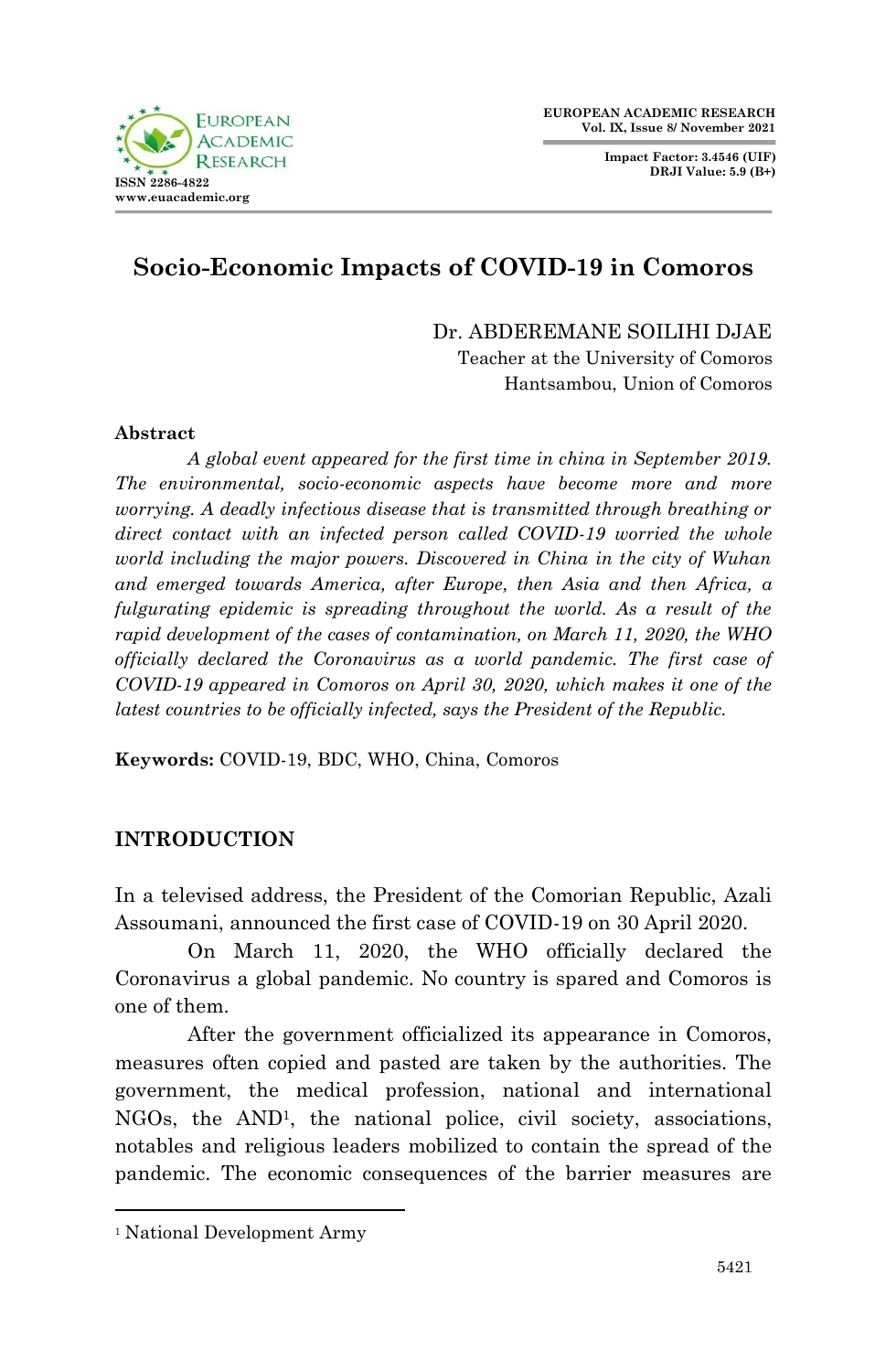dramatic. The absence of state support for economic actors, the double taxation of the Comorian population, the non-assistance of poor households and the rigorous management of the Comorian Customs, the curfews without accompanying measures for evening workers among others, have led to a shortage of basic necessities.

## **I. CONTEXT AND IMPACTS OF THE CORONAVIRUS IN COMOROS**

The current situation in Comoros is one of the consequences of the effects of COVID-19. Although not everything seems to be at the origin of the problems linked to the pandemic, COVID-19 contributes considerably to them.

The political crises, the mismanagement of public funds, the incessant increase in customs duties and taxes, the lack of confidence of the population in the judicial system, the development of partisan ideas, corruption, the generalized impunity for certain categories of people, and the violence against children and women are all worrying the population. The population remains dissatisfied. This is due to the absence of a protectionist policy for a population deprived of everything.

The galloping inflation rate, the technical and/or forced unemployment, the decrease of imports and exports, the political and professional clientelism, the abandonment of the parental authority are also consequences of the coronavirus.

In this aspect, Comoros remains one of the first countries seriously brought to its knees by this pandemic despite being placed among the least affected countries in terms of human life. Today, all sectors of activity are affected. The impact is too visible that all social strata are affected and the country's economy has collapsed.

The current situation brings us to make a criticism of the impact of the coronavirus in all levels.

## **I.1 Impact of Covid 19 on the development of the country**

The government's initiatives for socio-economic development in this period of the pandemic are slowing down. Many of the agreements, support to bilateral or multilateral partnerships have been suspended or terminated. The government is struggling to implement these development projects for both strategic and financial reasons.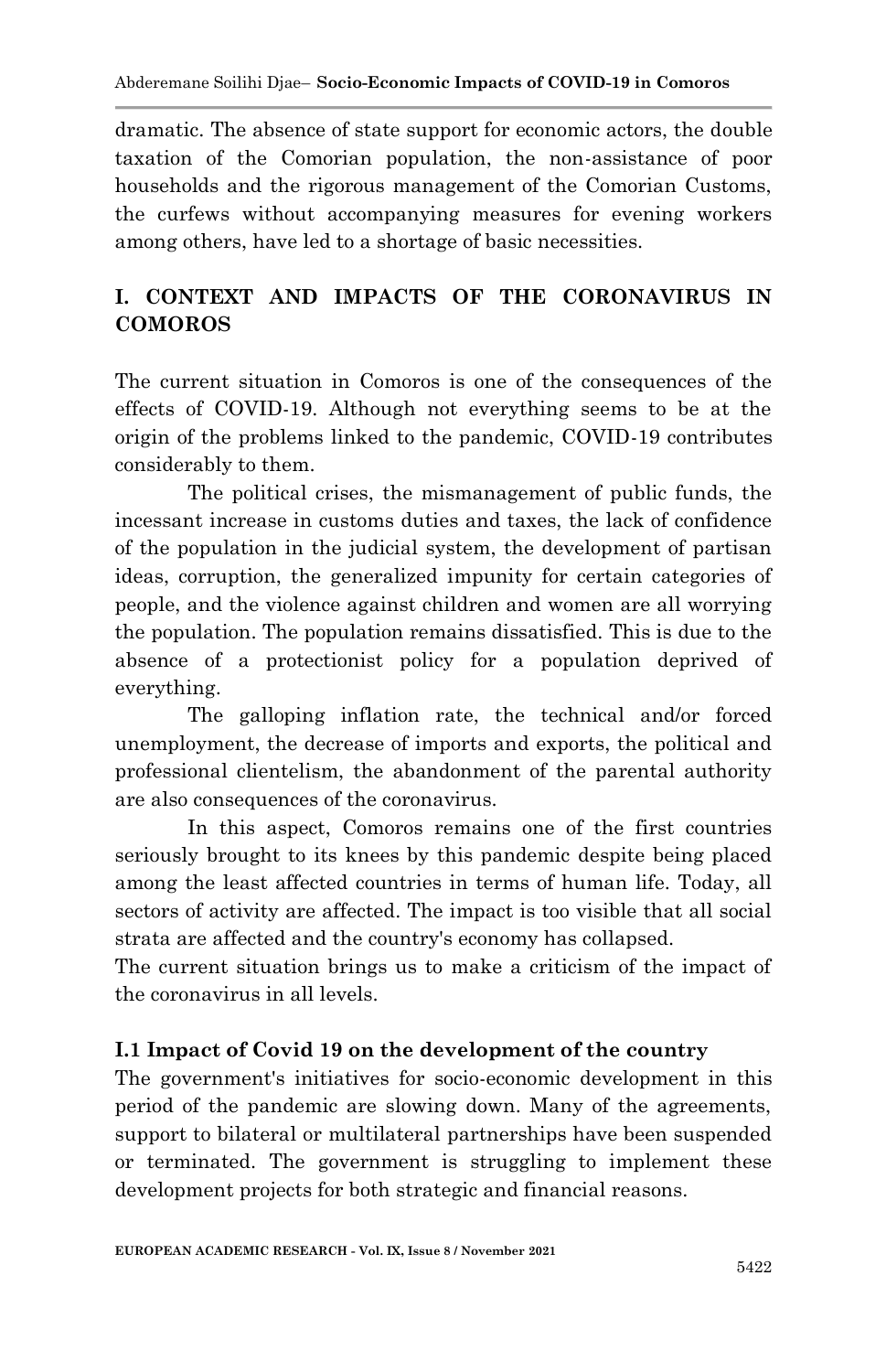The private sector is also unprepared for the possibilities of reestablishing the production chain, as their partners are also at a standstill. Comoros is very dependent on trade. The Union of the Comoros is a small island developing state (SIDS) with an open economy that is not very differentiated and therefore very sensitive to external shocks. Exports are concentrated on three products; ylangylang, vanilla and cloves, which account for about 70 percent of export earnings over the past ten years and 90 percent in 2018. This indicates a great food insecurity for the population whose food needs are covered by imports to the tune of over 40%.

Industrialization, which occupies the second sector, exists only on paper, because Comoros imports almost everything. As a result, even housing, hardware stores and large investments have come to a standstill. The scarcity of building materials, transport, basic necessities and other products is felt.

#### **I.2 Impact on the country's economy**

The rule of commercial art is tilted, all commercial exchanges are slowed down. The dashboard shows a total disruption of any mode of transport linking regions and other regions, countries and other countries.

The economic difficulties caused by the pandemic in importing countries such as Comoros constitute a great risk for Comorian trade. The consequences are apparent: price hikes, scarcity of essential products, extortion of the commercial chain. Inflation is unmistakable with falling incomes, Comorians are finding it difficult to fill their household baskets.

#### **I.3 Impact on the social economy**

Many of the families have lost loved ones. Some heads of household have lost their jobs or have been laid off. The country is affected by a social blockade such as the cessation of socio-cultural and religious festivities, social insecurity and the decrease in the level of business activities. The fear of the appearance of new variants of the pandemic does not reassure anyone.

Different measures have been taken by the governments of the countries affected by the sanitary crisis, ranging from the generalized confinement of the populations, to the closure of schools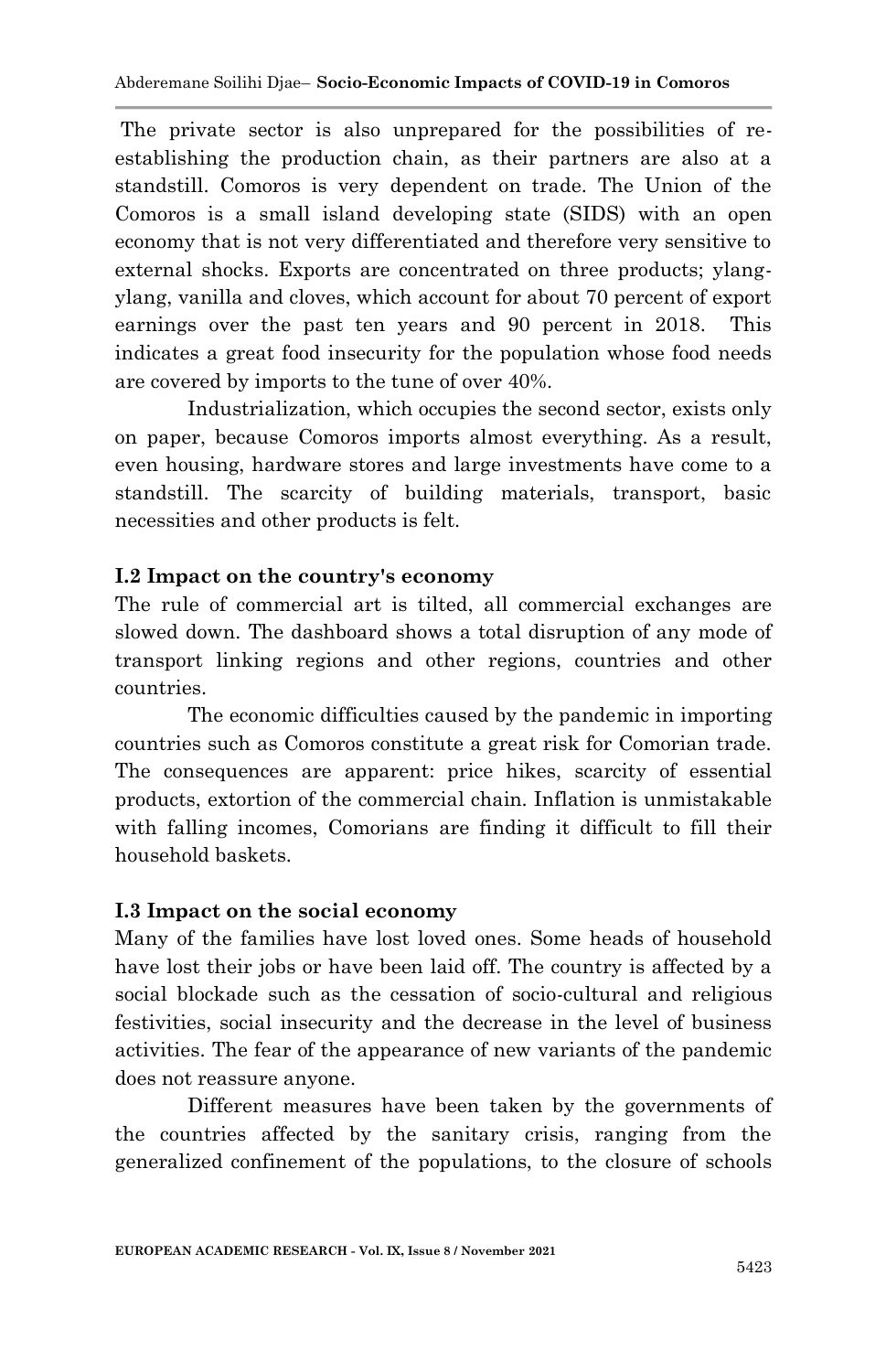and companies, and to the technical or permanent unemployment of some employees in the public and private sectors.

### **II. JOB LOSSES AND IMPACT ON HOUSEHOLD INCOME**

Some companies have made a structural adjustment, resulting in the loss of salary scales, suspension of social security contributions, and suspension of salary bonuses.

For Comorian society, a large part of their assets depend on money transfers from the diaspora. This phenomenon has had a positive impact on the beneficiaries in Comoros, but a negative impact on Comorians abroad, who were forced to draw on their savings to help their families.

In addition, the Central Bank of the Comoros shows that the inflow of funds from the Comorian diaspora, mainly established in France, is 102.5 billion CFA francs in 2020 against 88.3 billion CFA francs in 2019. The consequences on the social economy have collapsed, as taxpayers have lost credibility in a short period of time if we refer to the work of Miss Maimouna Msaidie Ali and Kamaria M'madi Abdou in the context of their defenses of the DUT dated ..... October 2021.

#### **II.1 Impact of trade on the country's economy**

The confusion of world trade circuits and the economic difficulties caused by the pandemic in importing countries constitute a great risk for the exports of the Union of Comoros, which could see the quantities ordered and the prices of its cash crops fall drastically, especially since Europe and India, the main export areas for these products, are among the regions most affected by this pandemic.

#### **II.2 The impact on education**

All over the world, education is heavily impacted by the pandemic. Considered as potential sites of massive contamination, schools are subject to extreme restrictions or simply closed in some countries.

In Comoros, the authorities have extended the current school vacations until June 30, 2020 as a precautionary measure. But it is conceivable that the government had extended the vacation period for an indefinite period depending on the evolution of the epidemic. The question then arises whether the schooling of children for the current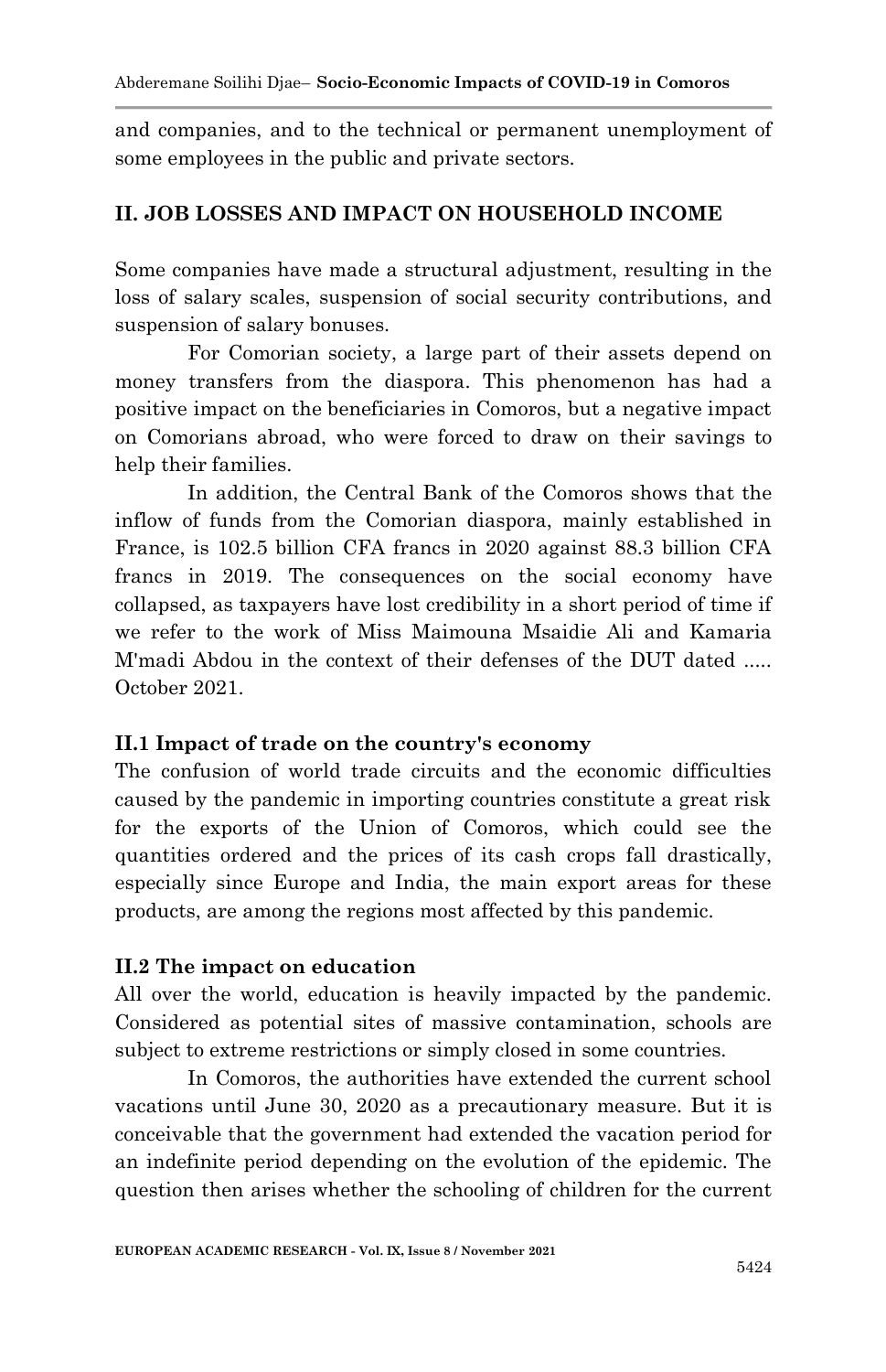and next academic year are valid in a context where the authorities often talk about all measures being taken to fight the pandemic while we find rooms crowded with students and pupils without spacing or masks and others.

The challenge is to imagine innovative solutions that would allow children to be able to validate the school year without compromising the anti-viral prevention policy.

### **II.3 Effects of COVID-19 in the Comorian financial system**

The effects are everywhere and visible in the Comorian financial system. Take the case of the Development Bank of the Comoros. There has been a decrease in activities related to loans, account openings, and so on. Customers are making more withdrawals than deposits. Several loans are in arrears. Only remittances have increased by about 3% according to the same sources. At the national level, no sector has been spared, everything is under threat and the recovery is not going well.

## **III. EFFECTS ON AGRICULTURE**

For agriculture, our raw materials composed by cash crops (vanilla, cloves, ylang-ylang ...), have suffered the full force of the crisis, and as a whole, it contributes to the Comorian economy (46% of GDP, 57% of jobs and almost all export earnings), begins to feel the blows of the health crisis. With this situation, the banks have recorded unpaid debts over the past two years in connection with the financing of the vanilla campaign and direct debits for agricultural receipts.

Cloves have lost half of their value before Covid 19. Ylangylang is hardly sold at all. It lost more than 60% of its value before Covid. Only BERNARDI has a monopoly on buying essential oil in the Comoros, with a derisory price, according to the sellers.

#### **III.1 Effects on tourism**

A growing sector has experienced an unprecedented drop in revenue in recent years. Restrictive measures have led to the suspension of the movement of goods and people around the world and mean that banks are not benefiting from foreign currency exchange by tourists and the consumption of local products.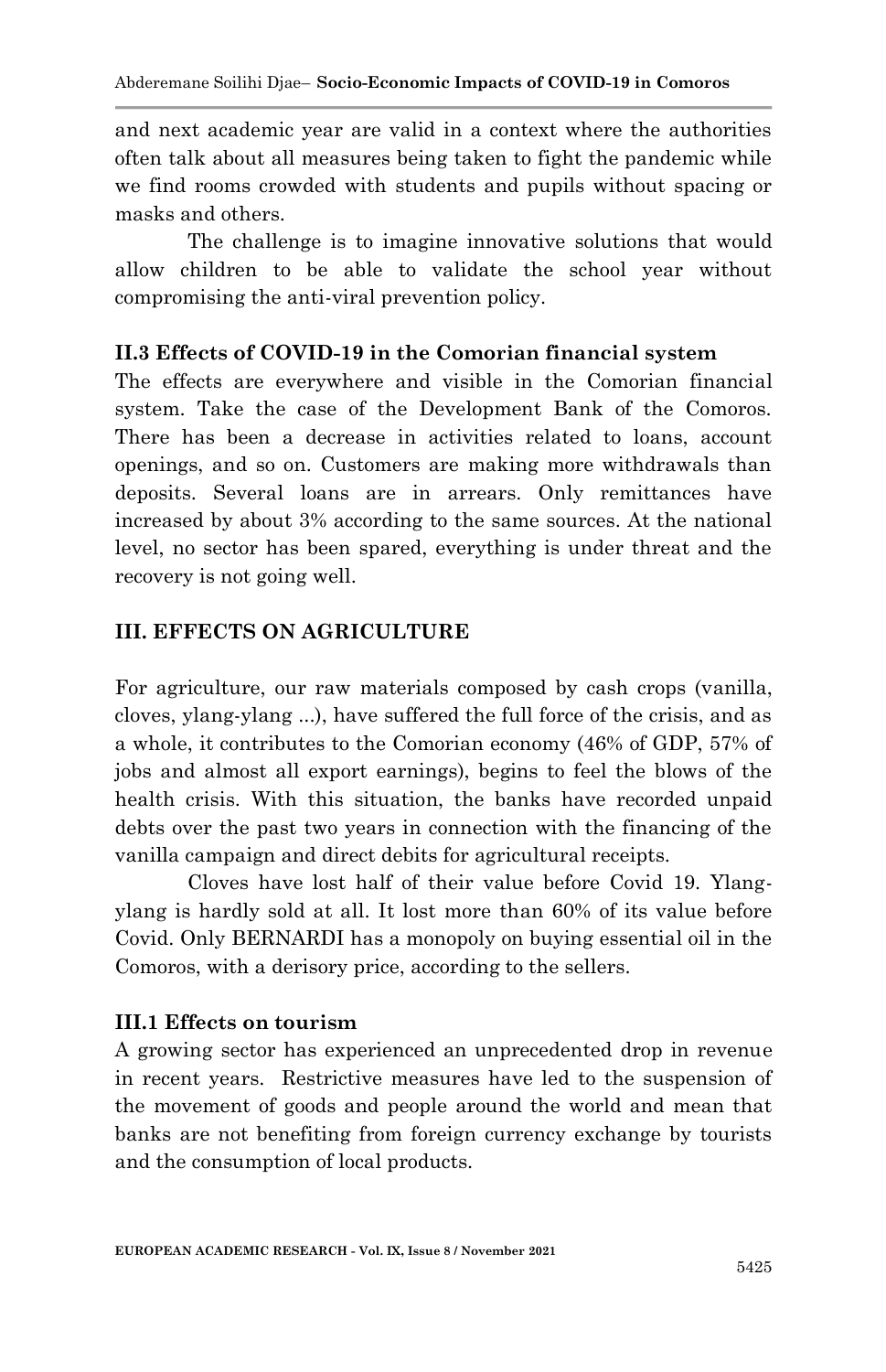#### **III.2 Effects on health**

The Comorian health system is characterized by the absence of hospitals that meet standards. Hospital logistics are inadequate and pharmaceutical products are becoming increasingly expensive and scarce. Patients refuse to attend health facilities for fear of being declared carriers of the virus.

Today, the health system deserves to be financially supported. The capacity and quality of care in public health facilities is poor, especially with the demolition of the country's national referral hospital based in Moroni, El Maarouf, under reconstruction.

#### **III.3 Effects on prices**

For prices in the primary, secondary and tertiary sectors, the passage of COVID-19 has caused a considerable increase. This phenomenon has led to losses in revenue, which in turn has affected Comorian banks, resulting in a significant decrease in savings and a reduction in the demand for credit.

Over the past five years, the inflation rate has been increasing and the pandemic has made matters worse, resulting in a further deterioration of the household basket. After reaching 3.7 percent in 2019, average inflation measured by the change in the Harmonized Index of Consumer Prices (HICP) weakened significantly in 2020, coming in at 0.9 percent, an annual rate that is well below the community norm (< or =3 percent for CMAF and COMESA countries) and is expected to increase in 2020.

This deceleration is essentially explained by the decline in food prices due to the combined effect of an increase in the supply of agricultural products and a decrease in demand from hotels, restaurants and the diaspora.

Second, prices for health services continued to rise, as they had begun to do in the second quarter of 2020, due to strong demand for medicines and hospitalization services. Almost all basic necessities such as bread, flour, matches, chicken wings, imported meat, and local fish, among others, have seen their prices soar.

#### **CONCLUSION**

Comoros has suffered the full effects of the covid 19 and the state seems powerless to avoid the worst.